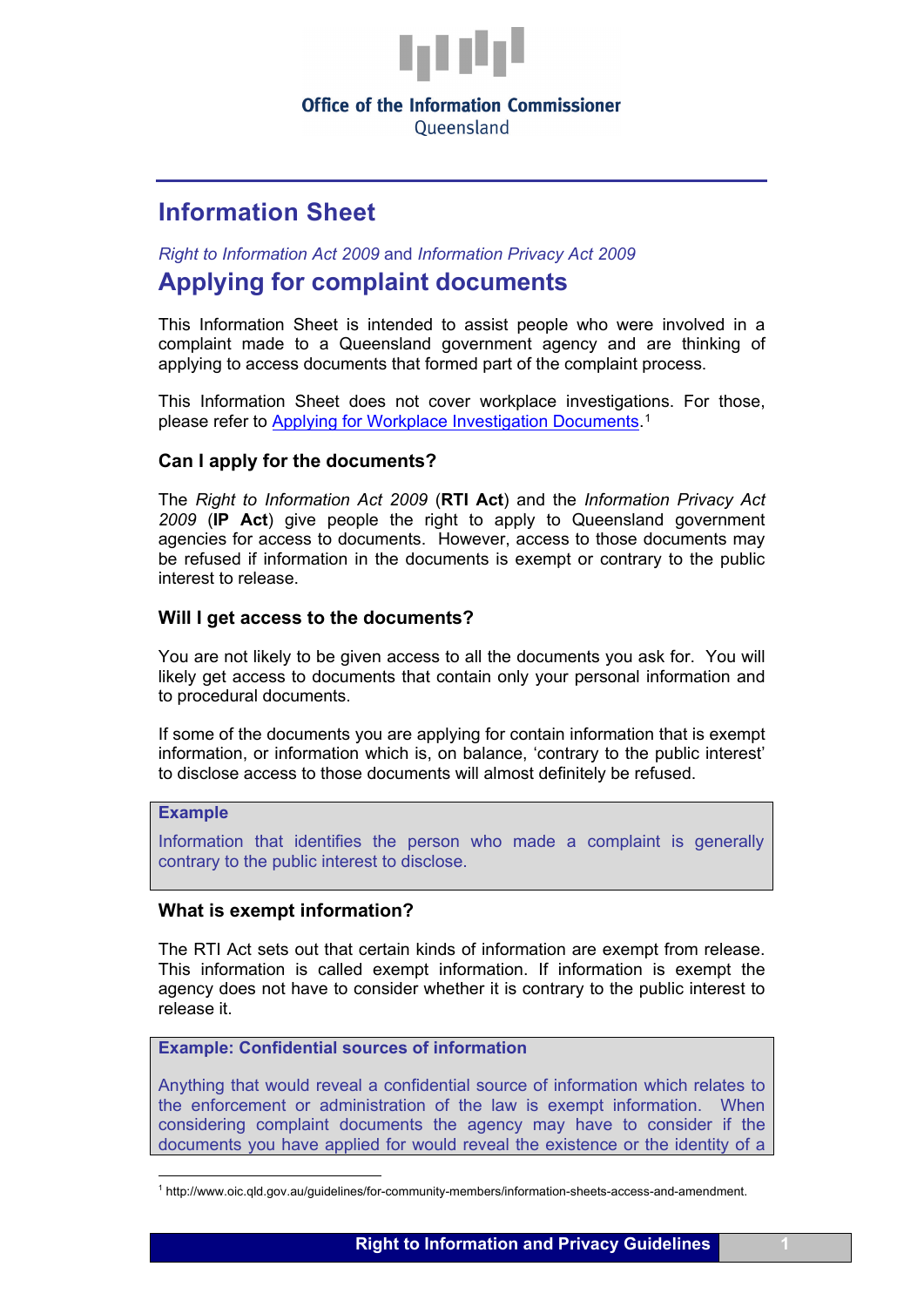

# **Office of the Information Commissioner** Oueensland

confidential source of information. If so, you are likely to be refused access to the information.

If information is **not** exempt information the agency will have to consider whether the information is contrary to the public interest to disclose. For more information, refer to [What is Exempt Information.](https://www.oic.qld.gov.au/guidelines/for-community-members/information-sheets-access-and-amendment/what-is-exempt-information)

#### **What is contrary to the public interest information?**

The RTI Act contains lists of public interest factors, some favouring disclosing information and some favouring *not* disclosing information. When making a decision about whether or not to release a document, the decision maker will identify all relevant factors for and against disclosure and weigh them up. If the factors against disclosure outweigh the factors for disclosure, access will be refused because disclosure would, on balance, be contrary to the public interest to disclose.

For more information, refer to: [What is the public interest.](https://www.oic.qld.gov.au/guidelines/for-community-members/information-sheets-access-and-amendment/what-is-the-public-interest)

#### **Public interest factors against disclosure**

#### *Personal information of other people*

You will generally be given access to your own personal information, however releasing someone else's personal information (for example, their observations, opinions, concerns or recollections) has been found to be contrary to the public interest.

Personal information of other people will include information which enables you to work out who made the complaint—it is very unlikely that you will be given access to this information.

If your personal information and someone else's personal information are so mixed together that they cannot be separated, then all of it may be contrary to the public interest to release to you.

# **Example**

An emotional letter of complaint written by Bob about Tom that contains Bob's thoughts and feelings may be written in a way that means Bob's information can't be separated from Tom's. In that case, if Tom applies, access to the whole letter may be refused.

#### *Prejudice the flow of information*

It has been previously decided that releasing information that could prejudice the flow of confidential information to government is contrary to the public interest. This is the case even where it might result in an agency investigating false complaints or unsubstantiated allegations.